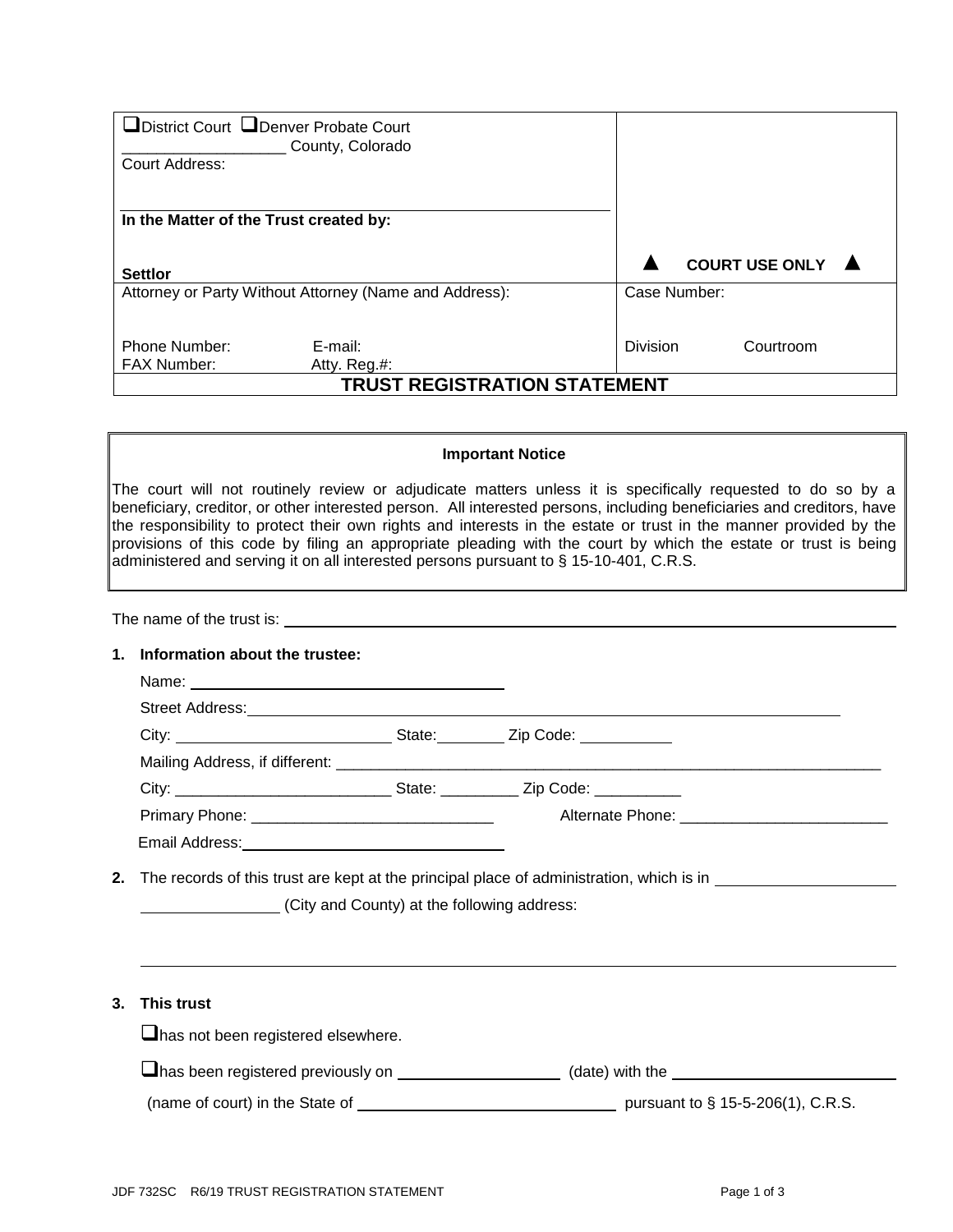## **4. This is**

|                                                                                                                                                                                                                                                                                                                                                                                                                                                                                                              |                     | a testamentary trust established by the will of _______________________________.                                                                              |  |
|--------------------------------------------------------------------------------------------------------------------------------------------------------------------------------------------------------------------------------------------------------------------------------------------------------------------------------------------------------------------------------------------------------------------------------------------------------------------------------------------------------------|---------------------|---------------------------------------------------------------------------------------------------------------------------------------------------------------|--|
|                                                                                                                                                                                                                                                                                                                                                                                                                                                                                                              |                     | The will was admitted to probate on ______________________(date), in ____________________(name of                                                             |  |
|                                                                                                                                                                                                                                                                                                                                                                                                                                                                                                              |                     | court) in the State of ______________________ in case number: _______________________.                                                                        |  |
|                                                                                                                                                                                                                                                                                                                                                                                                                                                                                                              |                     |                                                                                                                                                               |  |
|                                                                                                                                                                                                                                                                                                                                                                                                                                                                                                              |                     |                                                                                                                                                               |  |
| 5.                                                                                                                                                                                                                                                                                                                                                                                                                                                                                                           |                     | If multiple trusts are registered on this date, provide additional identifying information:                                                                   |  |
| By checking this box, I am acknowledging I am filling in the blanks and not changing anything else on the form.<br>By checking this box, I am acknowledging that I have made a change to the original content of this form.<br>The undersigned trustee acknowledges the existence of this trust and submits to the jurisdiction of this<br>court in any proceeding relating to this trust. Within 60 days of registration, the trustee represents that<br>the trustee must comply with § 15-5-206(3), C.R.S. |                     |                                                                                                                                                               |  |
| I declare under penalty of perjury under the law of Colorado that the foregoing is true and correct.                                                                                                                                                                                                                                                                                                                                                                                                         | <b>VERIFICATION</b> |                                                                                                                                                               |  |
| Executed on the $\frac{1}{(date)}$ day of $\frac{1}{(month)}$ , $\frac{1}{(year)}$                                                                                                                                                                                                                                                                                                                                                                                                                           |                     |                                                                                                                                                               |  |
|                                                                                                                                                                                                                                                                                                                                                                                                                                                                                                              |                     |                                                                                                                                                               |  |
| (printed name)                                                                                                                                                                                                                                                                                                                                                                                                                                                                                               |                     |                                                                                                                                                               |  |
| (Signature of Trustee)                                                                                                                                                                                                                                                                                                                                                                                                                                                                                       |                     |                                                                                                                                                               |  |
| To:                                                                                                                                                                                                                                                                                                                                                                                                                                                                                                          |                     | <b>INFORMATION OF TRUST REGISTRATION</b><br>It is not necessary that this portion of the form be completed on the copy of the statement filed with the court. |  |

\_\_\_\_\_\_\_\_\_\_\_\_\_\_\_\_\_\_\_\_\_\_\_\_\_\_\_\_\_\_\_\_\_\_\_\_\_\_\_ \_\_\_\_\_\_\_\_\_\_\_\_\_\_\_\_\_\_\_\_\_\_\_\_\_\_\_\_\_\_\_\_\_\_\_\_\_ \_\_\_\_\_\_\_\_\_\_\_\_\_\_\_\_\_\_\_\_\_\_\_\_\_\_\_\_\_\_\_\_\_\_\_\_\_\_\_ \_\_\_\_\_\_\_\_\_\_\_\_\_\_\_\_\_\_\_\_\_\_\_\_\_\_\_\_\_\_\_\_\_\_\_\_\_ \_\_\_\_\_\_\_\_\_\_\_\_\_\_\_\_\_\_\_\_\_\_\_\_\_\_\_\_\_\_\_\_\_\_\_\_\_\_\_ \_\_\_\_\_\_\_\_\_\_\_\_\_\_\_\_\_\_\_\_\_\_\_\_\_\_\_\_\_\_\_\_\_\_\_\_\_ \_\_\_\_\_\_\_\_\_\_\_\_\_\_\_\_\_\_\_\_\_\_\_\_\_\_\_\_\_\_\_\_\_\_\_\_\_\_\_ \_\_\_\_\_\_\_\_\_\_\_\_\_\_\_\_\_\_\_\_\_\_\_\_\_\_\_\_\_\_\_\_\_\_\_\_\_